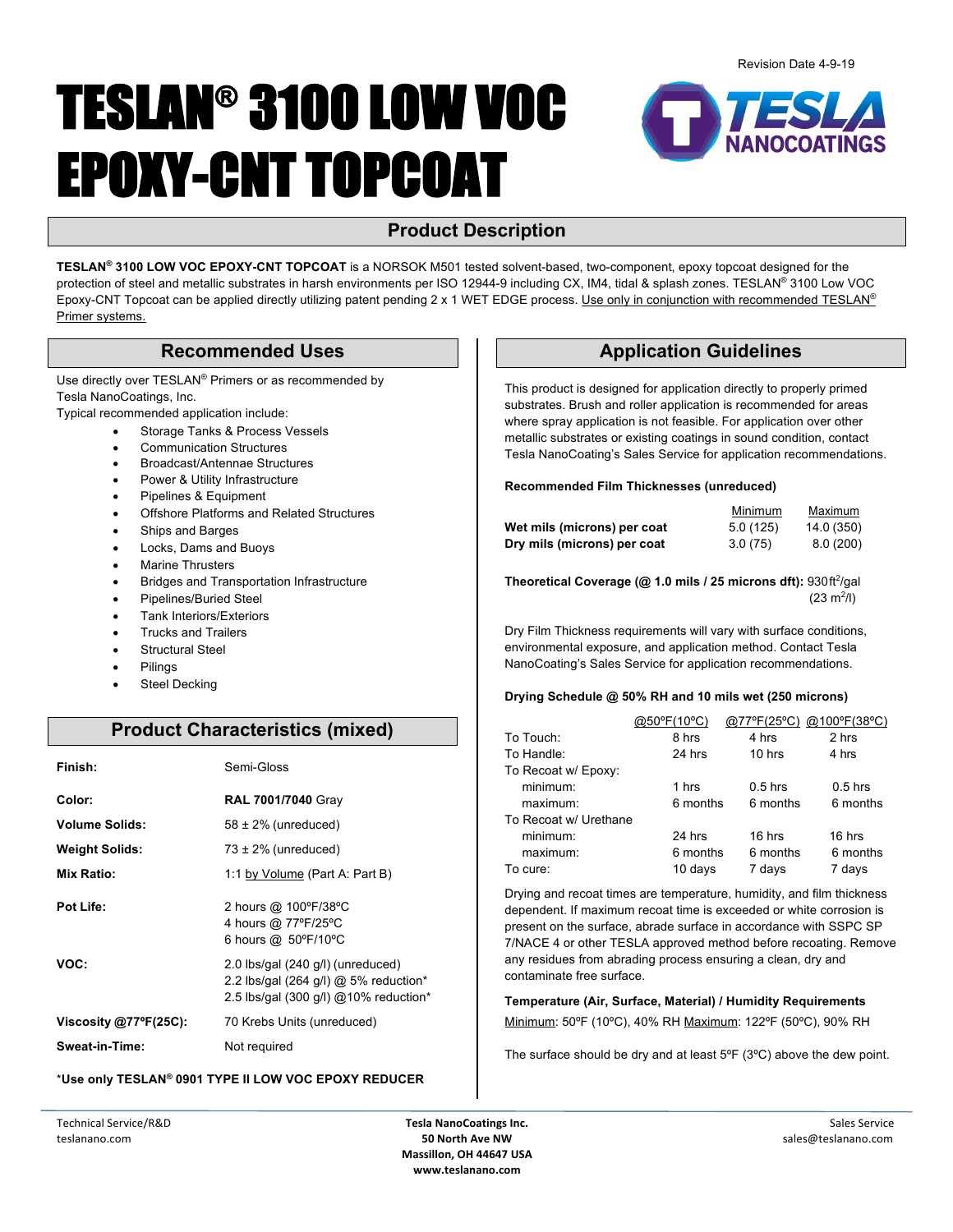# **Application Guidelines (cont.)**

#### **Maximum Continuous Operating Temperatures**

Dry Conditions: 248ºF (120ºC) Humid /Immersion 194ºF (90ºC)

#### **Surface Preparation**

For new or bare abrasive blasted metal surfaces: Prepare substrate and apply TESLAN® PRIMER. Carefully follow all recommended surface preparation, application guidelines, and recoat schedules for the primer or intermediate coat. Surface must be clean, dry and contaminate free prior to applying TESLAN® 3100 LOW VOC EPOXY-CNT TOPCOAT.

**2x1 Wet Edge System** is a wet on wet application. When TESLAN® PRIMER is applied and a flash off period of 30 mins – 1 hour is achieved, the primer can be topcoated with TESLAN® 3100 LOW VOC EPOXY-CNT TOPCOAT.

For application over other metallic substrates or over an existing coating other than those listed above: Contact Tesla Nanocoatings Technical Service for recommendation.

#### **Mixing Procedures & Thinning Recommendations**

DO NOT MIX PARTIAL KITS. Mix component A and component B individually until a smooth uniform consistency is achieved using a powered agitator with a clean all steel spiral ribbon mixer. Slowly mix component B into component A while component A is under agitation. Adjust mixing speed as needed to thoroughly blend the two components until a smooth and uniform consistency is achieved. Component A is a highly thixotropic material which will become more fluid upon the addition of component B and agitation. If material will be left in the container for extended periods of time, occasional agitation may be needed to prevent settling. While typically not needed, if environmental conditions necessitate the need to add thinner, TESLAN**®** 3100 may be thinned (after mixing A & B components) up to 10% with TESLAN**®** 0901 Epoxy thinner ONLY.

For brush or roller application, stir occasionally, to prevent settling.

**Do not use material beyond its useful pot life limits.**

**Do not mix freshly prepared material with previous catalyzed material, as the new material will assume the properties of the previously mixed material.**

**If needed, thin material up to 10% by volume using only TESLAN**® **0901 Type II Low VOC Epoxy Reducer.**

#### **Product Application & Equipment Recommendations**

| <b>Airless Spray</b> |                                      |
|----------------------|--------------------------------------|
| Pressure:            | 3100-5000 psi (207-345 bar)          |
| Hose:                | $1/4 - 1/2$ inches $(6.4 - 13$ mm)   |
| Tip:                 | 0.015-0.017 inches (381-431 microns) |
| Filter:              | <b>Not Required</b>                  |
| Reduction:           | As needed up to 10% by volume        |

#### Conventional Air-Spray

| Air Pressure: | 40-50 psi (2.8-3.4 bar)                    |
|---------------|--------------------------------------------|
|               | Material Pressure: 30-40 psi (2.1-2.8 bar) |
| Hose:         | Minimum 3/8 inches (9.5 mm)                |

Technical Service/R&D teslanano.com

Filter: Not Required

Revision Date 4-9-19 Tip Orifice: 0.070 inches (1.8 mm) Air Cap: Pressure Feed High Atomization Combination Reduction: As needed up to 10% by volume

Brush and Roller For areas where spray application is not feasible use of a natural bristle brush or a woven nap roller may beused. Contact Tesla NanoCoatings Sales Service for proper roller cover nap recommendations to optimize your specific project's finished appearance.

The above recommendations are for guidance only and settings may vary depending upon ambient conditions, actual equipment used, and project site specifics. Contact Tesla NanoCoatings Sales Service regarding the use or suitability of other proposed equipment.

#### **Cleanup**

Immediately clean and flush equipment with TESLAN® 0901Epoxy Reducer or Tert Butyl Acetate. For use of other thinners not listed, contact Tesla NanoCoatings Sales Service.

## **Safety/Storage/Disposal**

#### **Safety**

For specific information regarding occupational safety and health standards, please refer to the Code of Federal Regulations, Title 29, Part 1910.

To the best of our knowledge, the information contained herein is accurate on the date of publication and is subject to change without prior notice. The user is directed to review the most current SDS information found on the company website. However, neither the Tesla NanoCoatings Company or any of its subsidiaries assume any liability whatsoever for the accuracy of completeness of the information contained herein. Final determination of suitability of any material is the sole responsibility of the user. All materials may present unknown health hazards and should be used with caution. Although certain hazards are described herein, we cannot guarantee that these are the only hazards that exist.

#### **Storage**

Shelf Life (Parts A and B): 24 months, unopened (under recommended conditions). Store indoors at 40ºF (5ºC) to 100ºF (38ºC).

### **Disposal**

Dispose of unused material following all laws and regulations.

# **Contact Information**

#### **For technical assistance:**

Email: technicalsupport@teslanano.com Tel: +1-330-809-6691 Web: www.teslanano.com

#### **For sales assistance:**

Email: sales@teslanano.com Tel: +1-330-809-6702 Web: www.teslanano.com